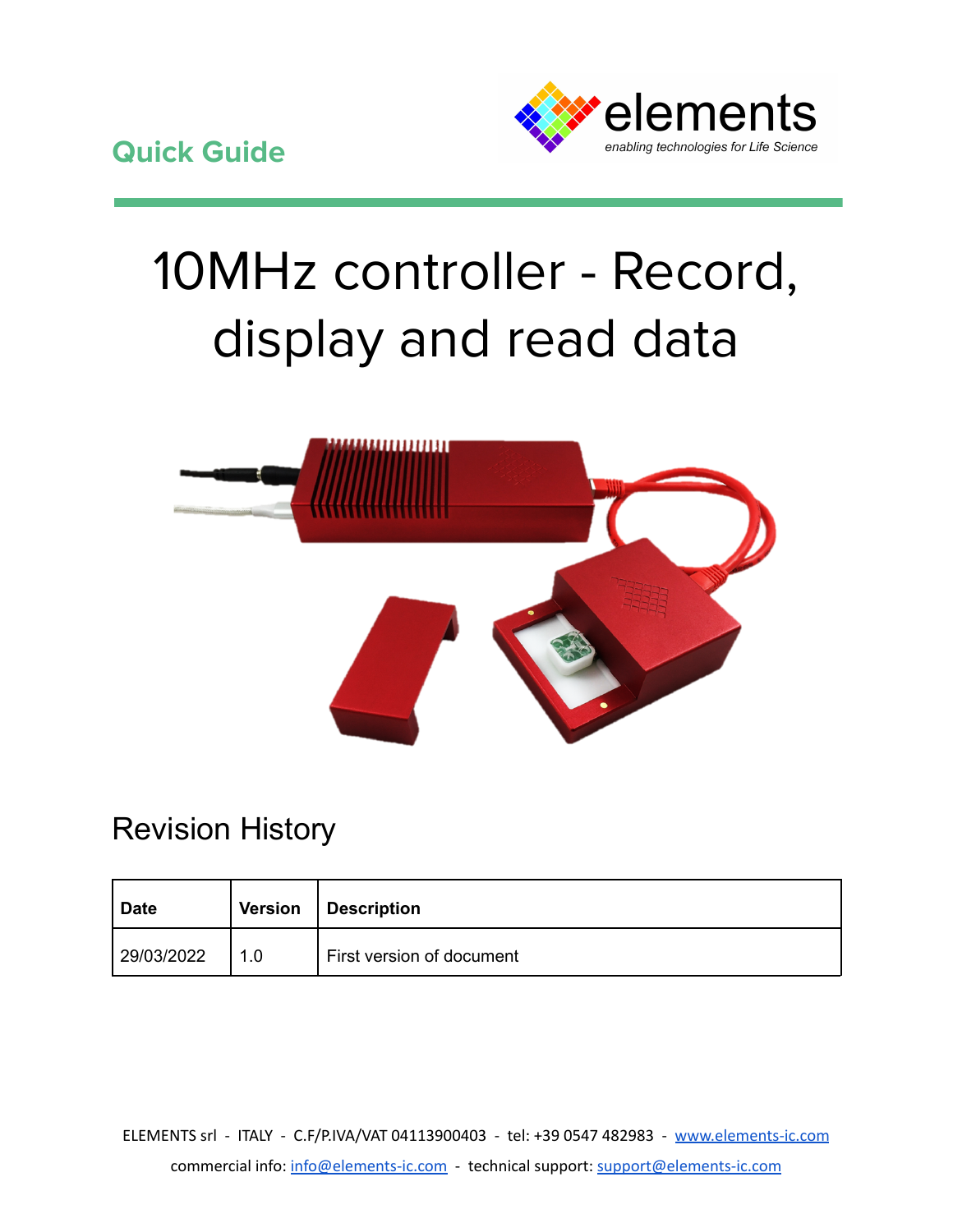

## Supported data formats

The 10MHz controller can save data in two file formats:

- Raw .dat files format:
- Axon Binary File (.abf) format version 2.0.

All data files are accompanied by an Elements Data Header file (.edh) in order to be loadable by EDA.

#### Dat format

Binary files in .dat format consist of a continuous series of IEEE 754 single-precision binary floating-point values, with no header. The data is arranged in groups of CurrentChannelsNumber+1 values. Each group consists of CurrentChannelsNumber current samples (ordered by channel number) followed by 1 voltage sample corresponding to a given time instant. Groups are arranged in temporal order.

E.g. for a 4 channels device the values will be:

IChan1Sample1, IChan2Sample1, IChan3Sample1, IChan4Sample1, VChanSample1, IChan1Sample2, IChan2Sample2, IChan3Sample2, IChan4Sample2, VChanSample2, and so on.

### Abf format

It's the Axon file format used by pClamp software.

Data is saved in "gap-free" acquisition mode.

## Recording controls

After connecting to the device, the 10MHz controller starts acquiring and displaying data in real time in the plot window.

All the controls to record the acquired data are available in the Voltage stimulus widget.

#### Start and stop recording

To start recording data click the recording button  $\Box$  During the recording the button will change icon and the timer will start increasing according to the recording time.

ELEMENTS srl - ITALY - C.F/P.IVA/VAT 04113900403 - tel: +39 0547 482983 - [www.elements-ic.com](http://www.elements-ic.com) commercial info: [info@elements-ic.com](mailto:info@elements-ic.com) - technical support: [support@elements-ic.com](mailto:support@elements-ic.com)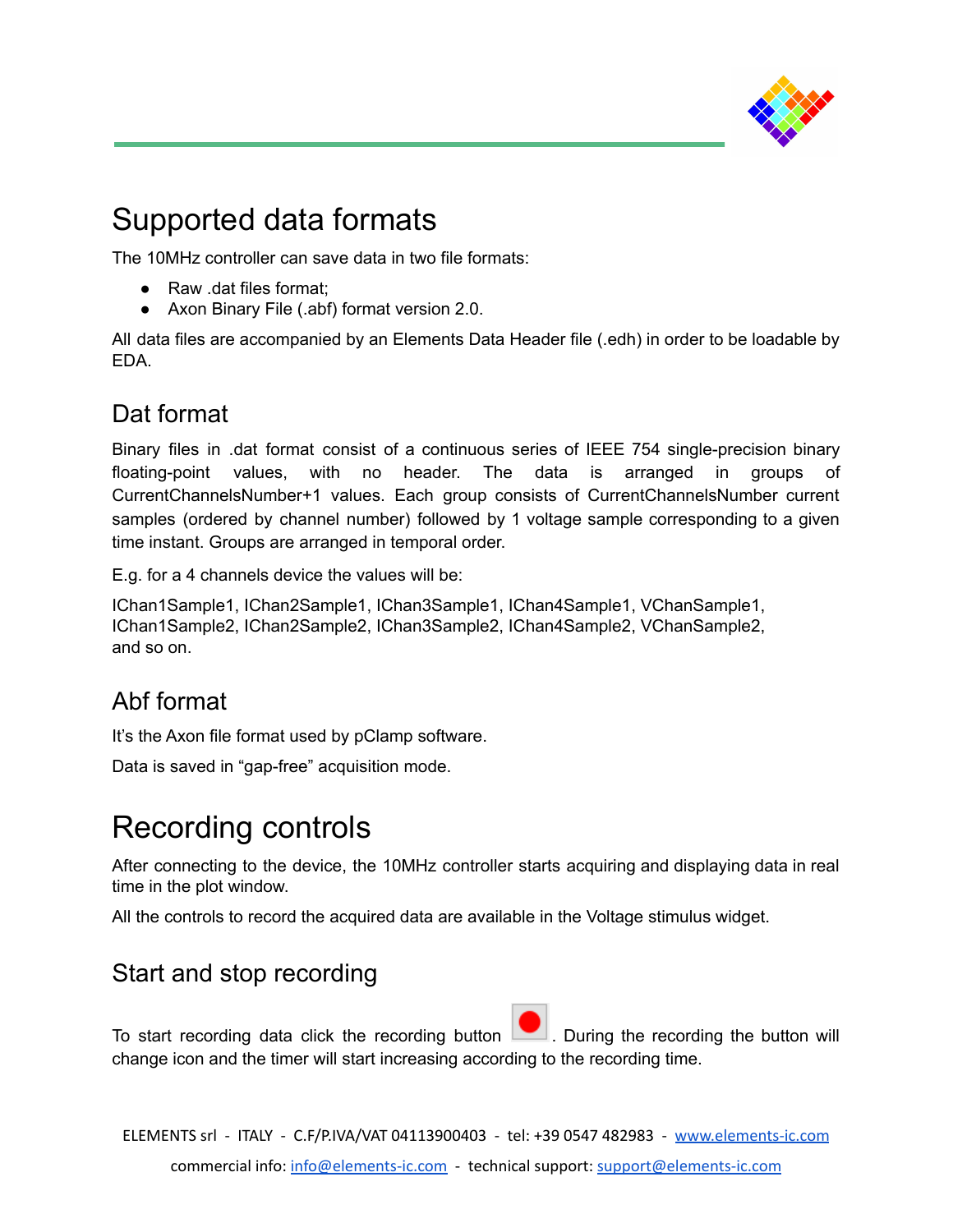



Click the stop recording button  $\boxed{\blacksquare}$  to stop recording.

The path and name of the recorded file are available just below the buttons. The recorded file location is quickly available by clicking on it.

| Recording path: C:/Users/FCona/Ok10MHzController/ |  |
|---------------------------------------------------|--|
| File: file/file                                   |  |

#### Recording preferences

In order to select the recording settings click the corresponding button  $\mathbb L$ 

| ♡ Recording properties   |                                                  |        |
|--------------------------|--------------------------------------------------|--------|
|                          | Recording path: MHzController/Recordings/        | Browse |
| File Name:<br>file       |                                                  |        |
| Append date to file name |                                                  |        |
| Data format              |                                                  |        |
| $\odot$ .dat             |                                                  |        |
| $\bigcirc$ .abf          |                                                  |        |
| Data size                |                                                  |        |
| Record for               | ≑  s<br>2.0                                      |        |
| Split file in chunks     | ≑∥ s<br><b>Disabled</b>                          |        |
|                          | Recording size on disk: 0.6 GB (chunks disabled) |        |
|                          | OK                                               | Cancel |

Users will also automatically be prompted here the very first time a recording is started.

Here the user will be able to select the recording path and filename, the format and size. These settings are saved across recordings and also across multiple sessions.